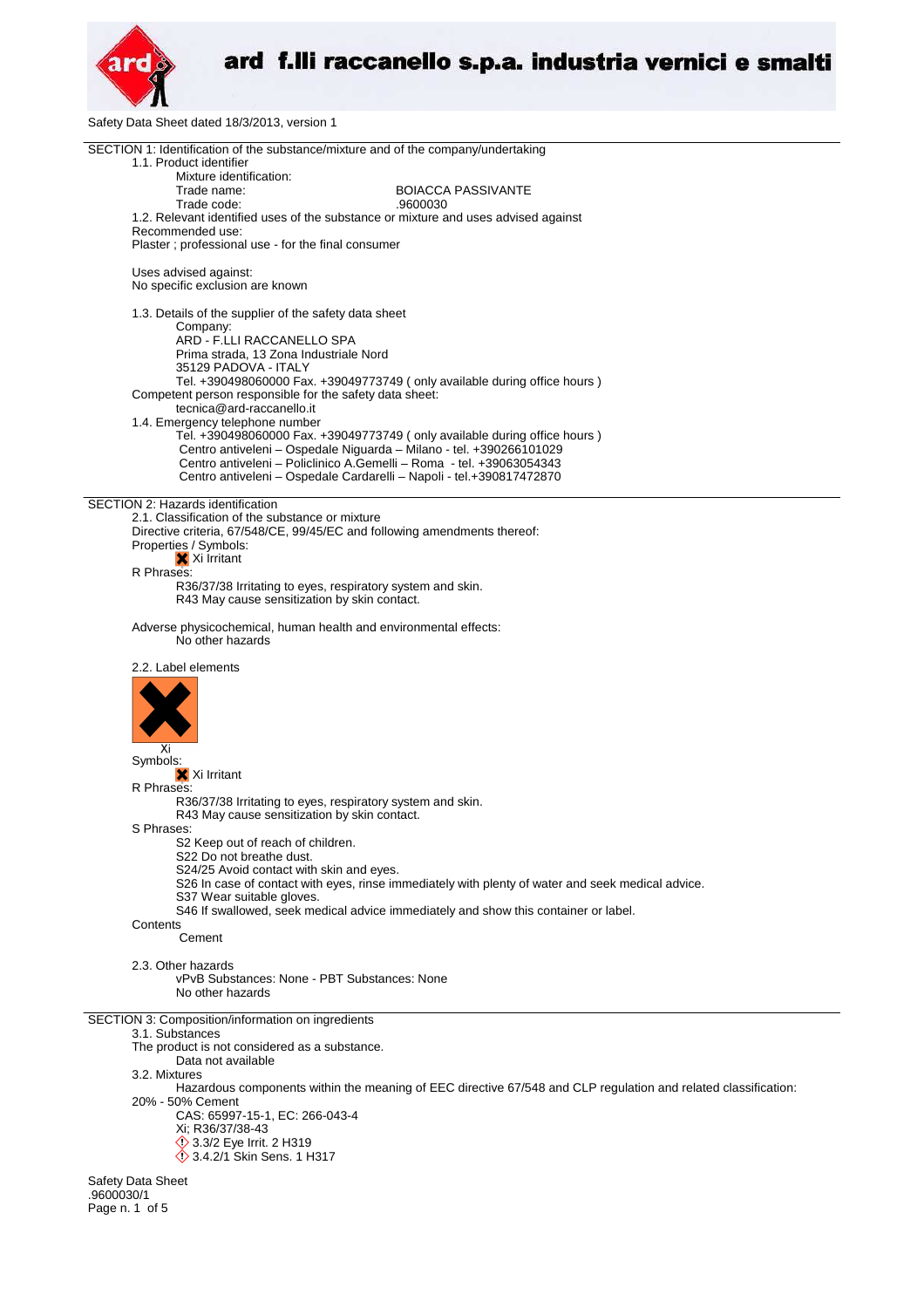SECTION 4: First aid measures 4.1. Description of first aid measures In case of skin contact: Immediately take off all contaminated clothing. Areas of the body that have - or are only even suspected of having - come into contact with the product must be rinsed immediately with plenty of running water and possibly with soap. In case of eyes contact: Rinse with water with the eyelids open, then consult an ophthalmologist immediately. Protect uninjured eye. In case of Ingestion: Do not under any circumstances induce vomiting. OBTAIN A MEDICAL EXAMINATION IMMEDIATELY. In case of Inhalation: Remove casualty to fresh air and keep warm and at rest. Ventilate the premises. The patient is to be removed immediately from the contaminated premises to rest in a well ventilated area. OBTAIN MEDICAL ATTENTION. 4.2. Most important symptoms and effects, both acute and delayed Respiratory disorders Pulmonary oedema Pulmonary irritation Nausea Vomiting Allergic reactions 4.3. Indication of any immediate medical attention and special treatment needed In case of accident or unwellness, seek medical advice immediately (show directions for use or safety data sheet if possible). Treatment: Treat symptomatically. SECTION 5: Firefighting measures 5.1. Extinguishing media Suitable extinguishing media: Irrelevant, the product is not flammable. Extinguishing media which must not be used for safety reasons: None in particular. 5.2. Special hazards arising from the substance or mixture Do not inhale explosion and combustion gases. May produce toxic fumes of carbon monoxide if burning. 5.3. Advice for firefighters Use suitable breathing apparatus . Collect contaminated fire extinguishing water separately. This must not be discharged into drains. Move undamaged containers from immediate hazard area if it can be done safely. SECTION 6: Accidental release measures 6.1. Personal precautions, protective equipment and emergency procedures Wear personal protection equipment. Provide adequate ventilation. Use appropriate respiratory protection. See protective measures under point 7 and 8. 6.2. Environmental precautions Do not allow to enter into soil/subsoil. Do not allow to enter into surface water or drains. Retain contaminated washing water and dispose it. In case of gas escape or of entry into waterways, soil or drains, inform the responsible authorities. 6.3. Methods and material for containment and cleaning up Suitable material for taking up: absorbing material, organic, sand Wash with plenty of water. 6.4. Reference to other sections See also section 8 and 13 SECTION 7: Handling and storage 7.1. Precautions for safe handling Avoid contact with skin and eyes, inhaltion of vapours and mists. Use localized ventilation system. Don't use empty container before they have been cleaned. Contamined clothing should be changed before entering eating areas. Do not eat or drink while working. See also section 8 for recomened protective equipment. 7.2. Conditions for safe storage, including any incompatibilities Keep away from food, drink and feed. Incompatible materials: None in particular. Instructions as regards storage premises:

- 
- Adequately ventilated premises.
- 7.3. Specific end use(s)

None in particular

Safety Data Sheet .9600030/1 Page n. 2 of 5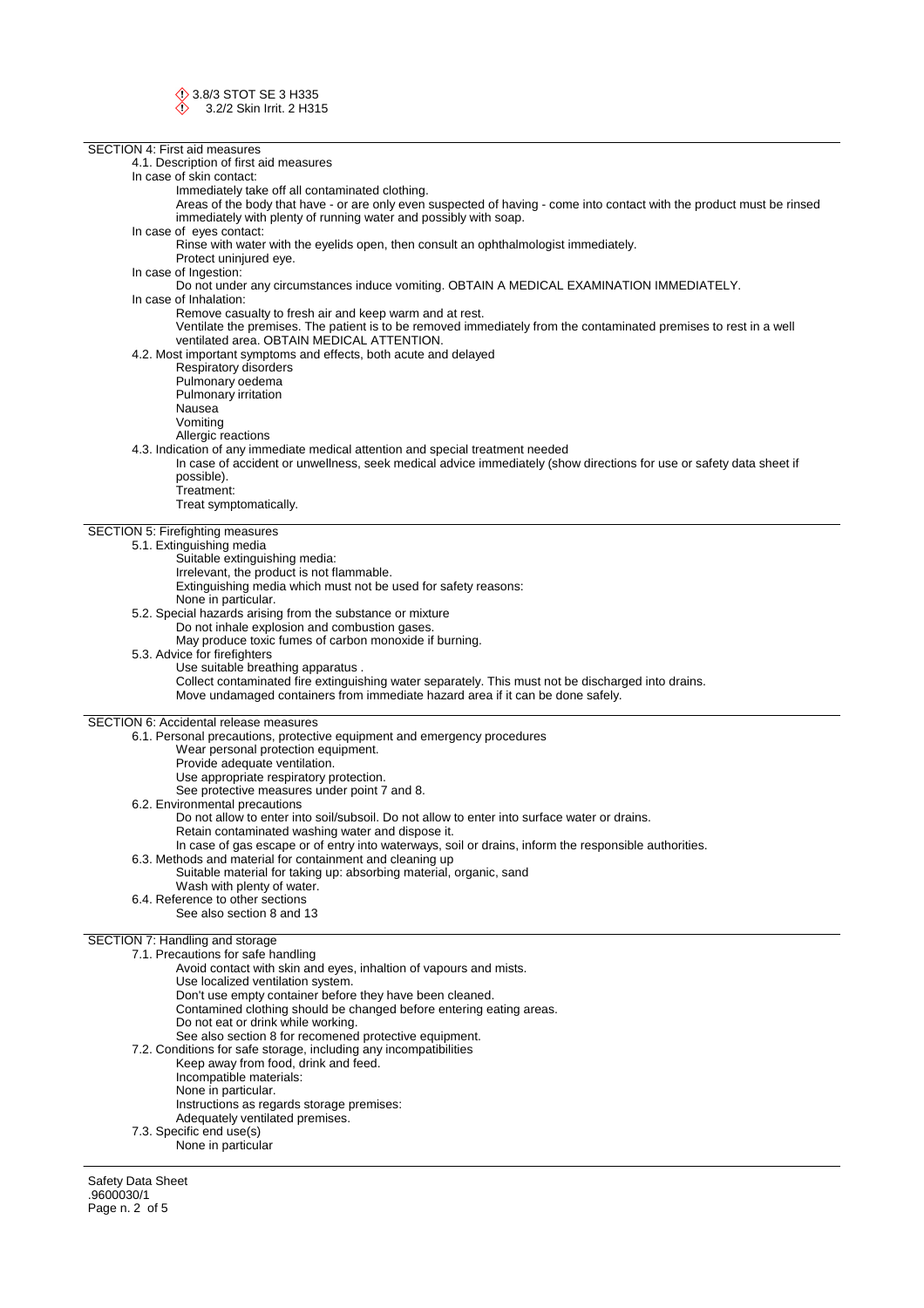| SECTION 8: Exposure controls/personal protection                                                                                     |                                                                                                  |
|--------------------------------------------------------------------------------------------------------------------------------------|--------------------------------------------------------------------------------------------------|
| 8.1. Control parameters<br>No occupational exposure limit available                                                                  |                                                                                                  |
| <b>DNEL Exposure Limit Values</b>                                                                                                    |                                                                                                  |
| Data not available                                                                                                                   |                                                                                                  |
| <b>PNEC Exposure Limit Values</b><br>Data not available                                                                              |                                                                                                  |
| 8.2. Exposure controls                                                                                                               |                                                                                                  |
| Eye protection:                                                                                                                      |                                                                                                  |
| Dust protection eye glasses.<br>Protection for skin:                                                                                 |                                                                                                  |
| Overall.                                                                                                                             |                                                                                                  |
| Protection for hands:<br>NBR (nitrile rubber) gloves.                                                                                |                                                                                                  |
| PVC (polyvinyl chloride) gloves.                                                                                                     |                                                                                                  |
| Respiratory protection:                                                                                                              |                                                                                                  |
| Combination filtering device (DIN EN 141).<br>Thermal Hazards:                                                                       |                                                                                                  |
| None                                                                                                                                 |                                                                                                  |
| Environmental exposure controls:<br>None                                                                                             |                                                                                                  |
| SECTION 9: Physical and chemical properties                                                                                          |                                                                                                  |
| 9.1. Information on basic physical and chemical properties<br>Appearance and colour:                                                 | White or gray powder                                                                             |
| Odour:                                                                                                                               | Characteristic: almost odorless                                                                  |
| Odour threshold:                                                                                                                     | Data not available                                                                               |
| :Hα<br>Melting point / freezing point:                                                                                               | 11 - 13, 20°C (H2O/solids 1/4)<br>Data not available                                             |
| Initial boiling point and boiling range:                                                                                             | Data not available                                                                               |
| Solid/gas flammability:                                                                                                              | Data not available                                                                               |
| Upper/lower flammability or explosive limits:<br>Vapour density:                                                                     | Data not available<br>Data not available                                                         |
| Flash point:                                                                                                                         | Not flammable                                                                                    |
| Evaporation rate:                                                                                                                    | Data not available                                                                               |
| Vapour pressure:<br>Relative density:                                                                                                | Data not available<br>circa 1.2 kg/l a 20°C                                                      |
| Solubility in water:                                                                                                                 | Miscible                                                                                         |
| Solubility in oil:                                                                                                                   | Insoluble                                                                                        |
| Partition coefficient (n-octanol/water):<br>Auto-ignition temperature:                                                               | Data not available<br>Data not available                                                         |
| Decomposition temperature:                                                                                                           | Data not available                                                                               |
| Viscosity:                                                                                                                           | Data not available                                                                               |
| Explosive properties:<br>Oxidizing properties:                                                                                       | Data not available<br>Data not available                                                         |
| 9.2. Other information                                                                                                               |                                                                                                  |
| Miscibility:                                                                                                                         | Data not available                                                                               |
| Fat Solubility:<br>Conductivity:                                                                                                     | Data not available<br>Data not available                                                         |
| Substance Groups relevant properties Data not available<br>Note: The data herein refer to QC when the product was put on the market. |                                                                                                  |
| SECTION 10: Stability and reactivity                                                                                                 |                                                                                                  |
| 10.1. Reactivity                                                                                                                     |                                                                                                  |
| Stable under normal conditions                                                                                                       |                                                                                                  |
| 10.2. Chemical stability<br>Stable under normal conditions                                                                           |                                                                                                  |
| 10.3. Possibility of hazardous reactions                                                                                             |                                                                                                  |
| None                                                                                                                                 |                                                                                                  |
| 10.4. Conditions to avoid<br>Stable under normal conditions.                                                                         |                                                                                                  |
| 10.5. Incompatible materials                                                                                                         |                                                                                                  |
| None in particular.<br>10.6. Hazardous decomposition products                                                                        |                                                                                                  |
| None.                                                                                                                                |                                                                                                  |
| SECTION 11: Toxicological information<br>11.1. Information on toxicological effects                                                  |                                                                                                  |
| Toxicological information of the mixture:                                                                                            |                                                                                                  |
| <b>BOIACCA PASSIVANTE</b>                                                                                                            |                                                                                                  |
| a) acute toxicity:                                                                                                                   | Test: Eye Irritant - May cause redness, oedema, pain & lacrimation.                              |
|                                                                                                                                      | Test: Respiratory Tract Irritant - May cause difficult breathing, coughing and pulmonary oedema. |
|                                                                                                                                      | Test: Skin Irritant - May cause irritations (erythema, oedema, dry & peeling skin).              |
|                                                                                                                                      | Test: Skin Sensitization - May cause sensitisation by skin contact (dermatitis).                 |
|                                                                                                                                      |                                                                                                  |
| Toxicological information of the main substances found in the mixture:<br>Data not available                                         |                                                                                                  |
|                                                                                                                                      |                                                                                                  |
| SECTION 12: Ecological information<br>12.1. Toxicity<br>Safety Data Sheet                                                            |                                                                                                  |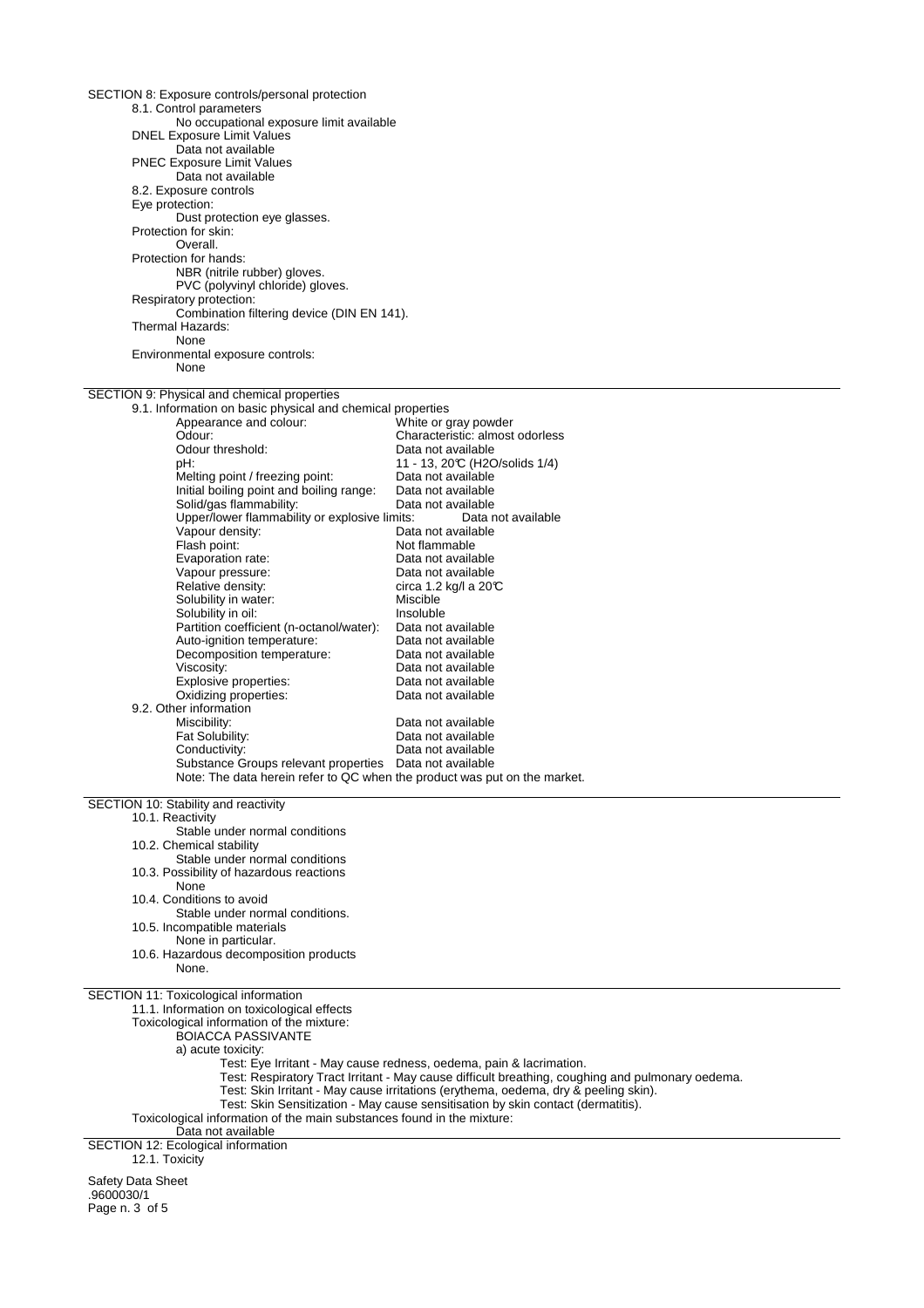Adopt good working practices, so that the product is not released into the environment. Data not available

- 12.2. Persistence and degradability Data not available 12.3. Bioaccumulative potential
	- Data not available
- 12.4. Mobility in soil
	- Data not available
- 12.5. Results of PBT and vPvB assessment
- vPvB Substances: None PBT Substances: None
- 12.6. Other adverse effects
	- None

#### SECTION 13: Disposal considerations 13.1. Waste treatment methods

- Recover if possible. In so doing, comply with the local and national regulations currently in force.
- Waste should not be disposed of by release to sewers.
	- Contaminated packaging thinners and cleaning diluents must be landfilled.

## SECTION 14: Transport information

- 14.1. UN number
	- Not classified as dangerous in the meaning of transport regulations.
	- 14.2. UN proper shipping name
	- Data not available
	- 14.3. Transport hazard class(es)
	- Data not available
	- 14.4. Packing group
	- Data not available
	- 14.5. Environmental hazards
	- Data not available
	- 14.6. Special precautions for user
		- Data not available
	- 14.7. Transport in bulk according to Annex II of MARPOL73/78 and the IBC Code
	- Data not available

# SECTION 15: Regulatory information

15.1. Safety, health and environmental regulations/legislation specific for the substance or mixture

Dir. 67/548/EEC (Classification, packaging and labelling of dangerous substances). Dir. 99/45/EEC (Classification, packaging and labelling of dangerous preparations). Dir. 98/24/EC (Risks related to chemical agents at work). Dir. 2000/39/EC (Occupational exposure limit values); Dir. 2006/8/CE. Regulation (CE) n. 1907/2006 (REACH), Regulation (CE) n. 1272/2008 (CLP), Regulation (CE) n. 790/2009 (1° ATP CLP), Regulati on (EU) n. 453/2010 (Annex I). DIR.2004/42/CE Unsuitable Dir. 99/45/EC (Classification, packaging and labelling of dangerous preparations)

Dir. 2000/39/EC (Occupational exposure limit values)

Dir. 2006/8/EC

Regulation (EC) n. 1907/2006 (REACH)

Regulation (EC) n. 1272/2008 (CLP)

Regulation (EC) n. 790/2009 (ATP 1 CLP)

Regulation (EU) n. 453/2010 (Annex I)

Restrictions related to the product or the substances contained according to Annex XVII Regulation (EC) 1907/2006 (REACH) and subsequent modifications:

### None

Where applicable, refer to the following regulatory provisions :

Directive 2003/105/CE ('Activities linked to risks of serious accidents') and subsequent amendments. Regulation (EC) nr 648/2004 (detergents). 1999/13/EC (VOC directive)

15.2. Chemical safety assessment No

## SECTION 16: Other information

# Full text of phrases referred to in Section 3:

- R36/37/38 Irritating to eyes, respiratory system and skin. R43 May cause sensitization by skin contact.
- H319 Causes serious eye irritation.
- H317 May cause an allergic skin reaction.
- H335 Mav cause respiratory irritation.
- H315 Causes skin irritation.

This document was prepared by a competent person who has received appropriate training.

Main bibliographic sources:

ECDIN - Environmental Chemicals Data and Information Network - Joint Research Centre, Commission of the European **Communities** 

SAX's DANGEROUS PROPERTIES OF INDUSTRIAL MATERIALS - Eight Edition - Van Nostrand Reinold CCNL - Appendix 1

Insert further consulted bibliography

The information contained herein is based on our state of knowledge at the above-specified date. It refers solely to the product indicated and constitutes no guarantee of particular quality.

It is the duty of the user to ensure that this information is appropriate and complete with respect to the specific use intended.

Safety Data Sheet .9600030/1 Page n. 4 of 5